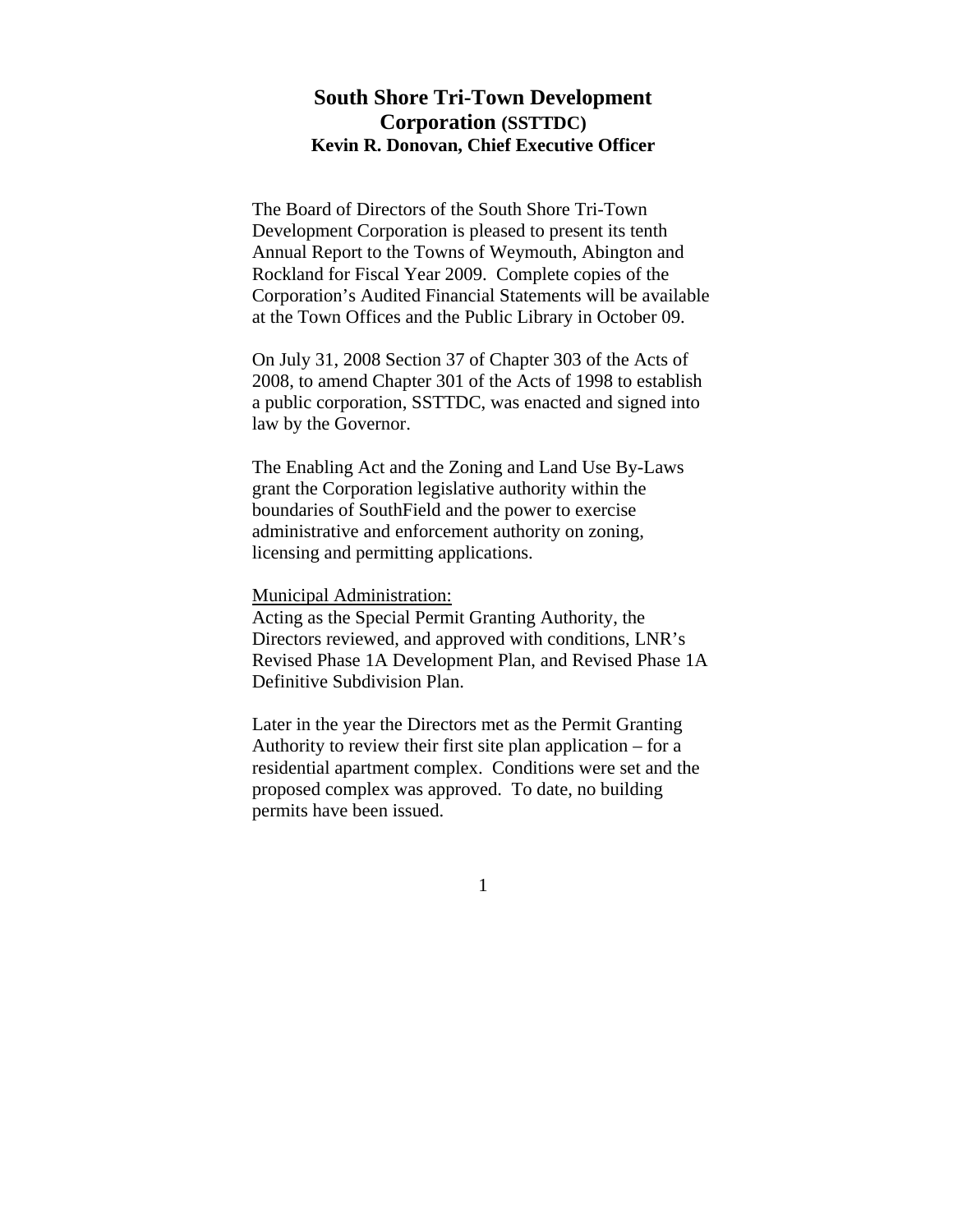The RFP for the design/build of the East/West Parkway was issued to the three pre-qualified Teams and their proposals were ranked by technical merit and by price. Barletta Heavy Division was recommended to the Board as the preferred contractor with which to enter into contract negotiations.

In preparation for property assessments and taxation, the Directors submitted a Municipal Tax Plan and a Land Value Database to the Mass Dept. of Revenue for their review and guidance. The Board also established FY09 Water and Sewer Enterprise Funds, implemented a conversion process to a MUNIS accounting system, prepared the Corporation's first Tax Recapitulation Sheet and appointed a Board of Assessors to conduct preliminary approvals on taxable land values, as per the Mass. Bureau of Local Assessment.

#### Financial Plan:

In concert with the Tax Plan, the Board released a Preliminary Limited Offering Memorandum and Plan of Finance to the bond market for distribution to potential investors, and retained the services of Bank of New York as the Bond Trustee for Infrastructure Development Revenue Bonds.

Due to current market conditions, the Corporation experienced difficulties with bonding and engaged the services of Del Rio Advisors, LLC as a financial advisor for an alternative funding strategy, and Corby Capital Markets, Inc. as an investment banker and underwriter for bond issuance as a public offering.

The Corporation submitted a Project Evaluation Form in application for State Revolving Funds in support of wastewater and stormwater infrastructure projects. The Corporation ranked well among competing cities and towns,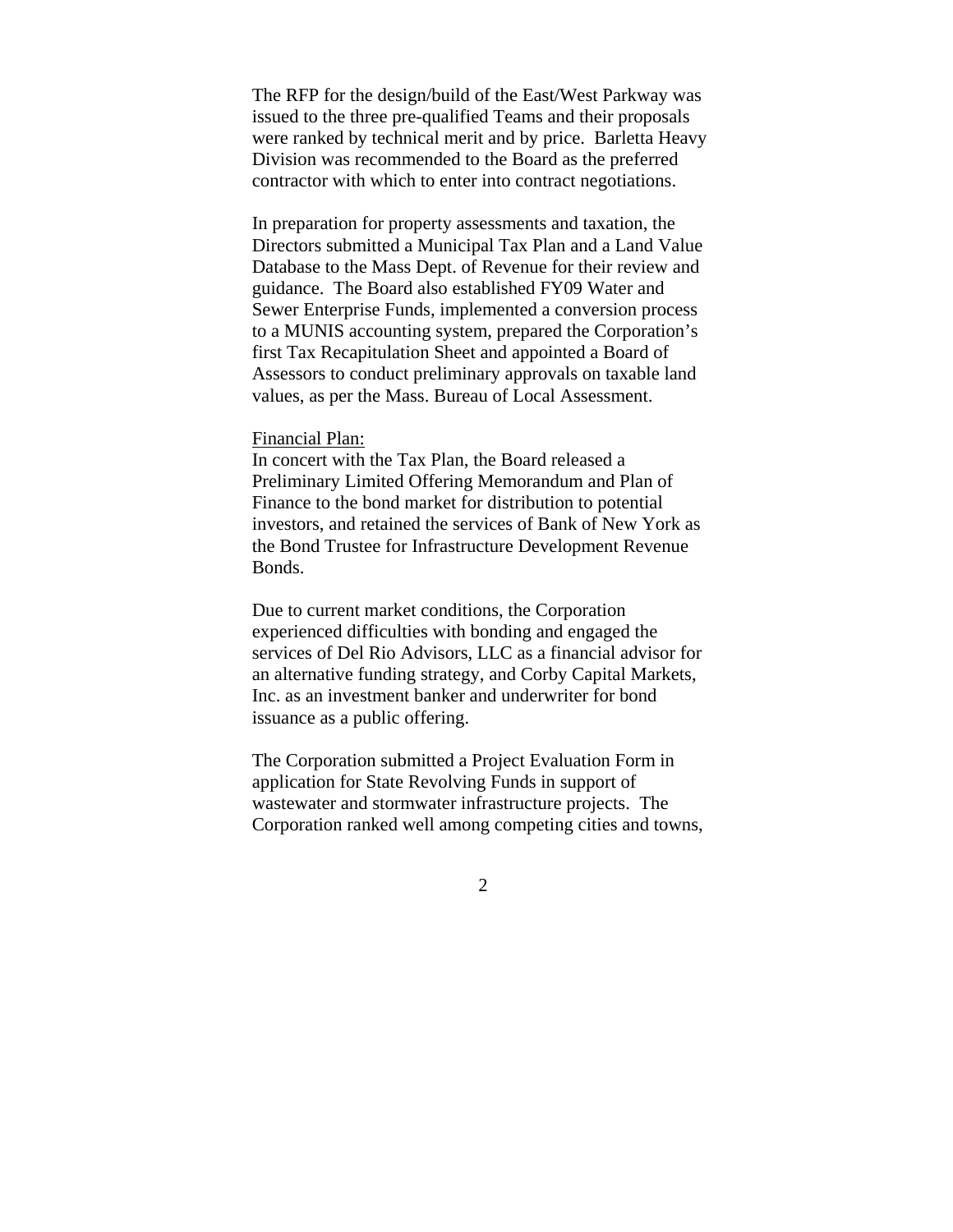however, we fell just short of the minimum score necessary to qualify for funding in 2009.

In request of funding opportunities presented by the Federal Stimulus Bill, the Corporation submitted detailed information on three projects that were considered "shovel ready" – the East/West Parkway, the Wastewater Reclamation Facility and Phase 1B Infrastructure/Project-Wide Demolition.

Market conditions caused further delays in the Navy's transfer of the remaining 836 acres of federal land to the Corporation. Efforts continue to find funding sources that will spur the conveyance.

### Permits Received:

State and Federal certificates and permits issued for the SouthField Project include:

- Mass Dept. of Environmental Protection 401 Water Quality Certificate
- Mass Natural Heritage and Endangered Species Program – Conservation and Management Permit
- U.S. Army Corps of Engineers 404 Category II General Programmatic Permit
- Federal Transit Administration Filing of No Significant Impact on the E/W Parkway Project's Environmental Assessment

## SSTTDC Update

In September 2008 Weymouth Representative David Chandler attended his final Board of Director's meeting, and Joseph Connolly was appointed to the Board by Mayor Kay.

Also in September the Rockland Board of Selectmen appointed Gerard Eramo to fill the seat previously vacated by John Rogers.